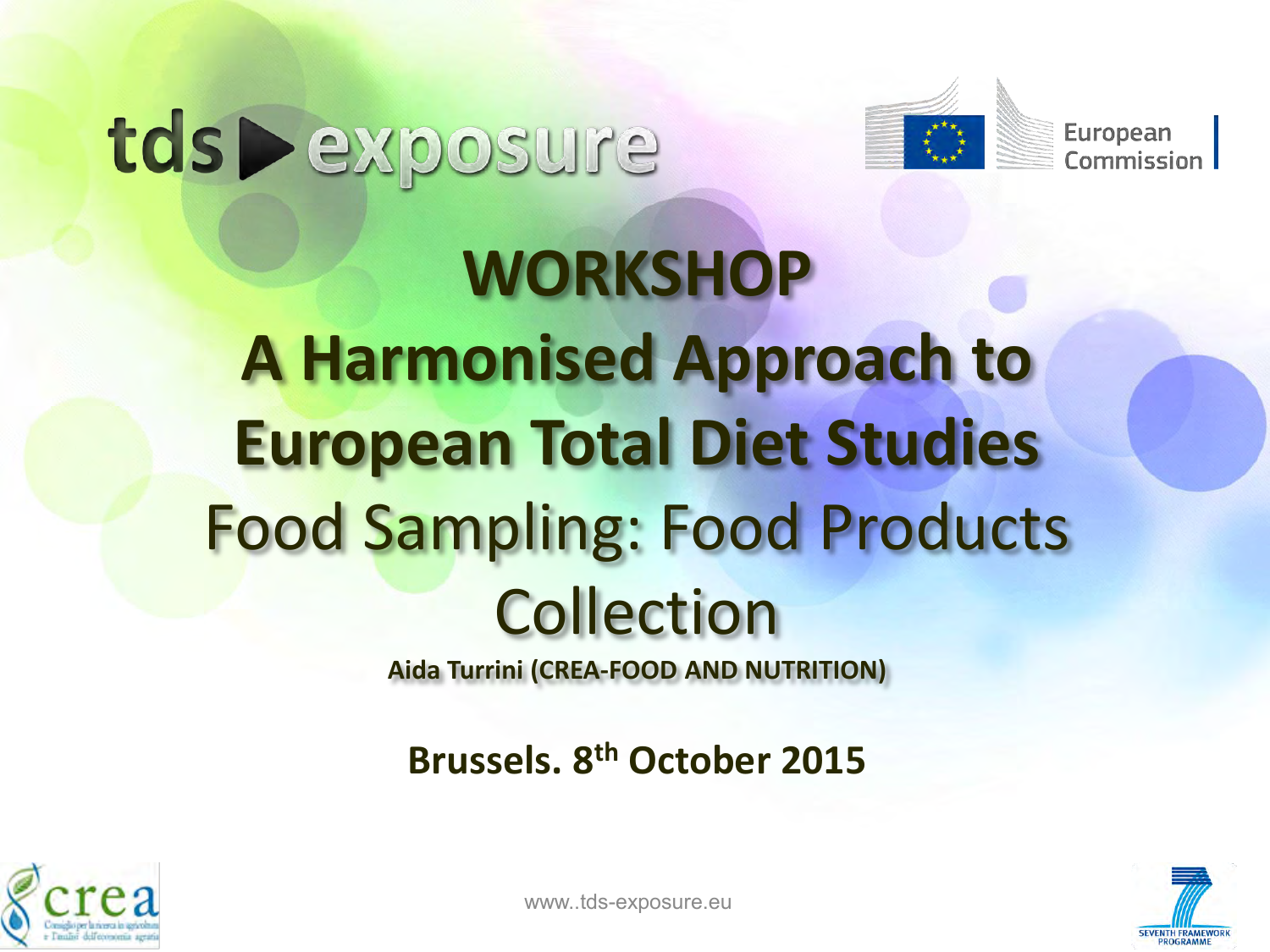### **The food shopping list**

A detailed list of food products to be purchased by food item and that will form a representative sample of the total diet in a specific population group according to the TDS Food List. The food shopping list should indicate, as appropriate, type, variety, brand, number of items, and amount in grams, places, time, frequency, and seasonality, (Report European TDS Vocabulary)



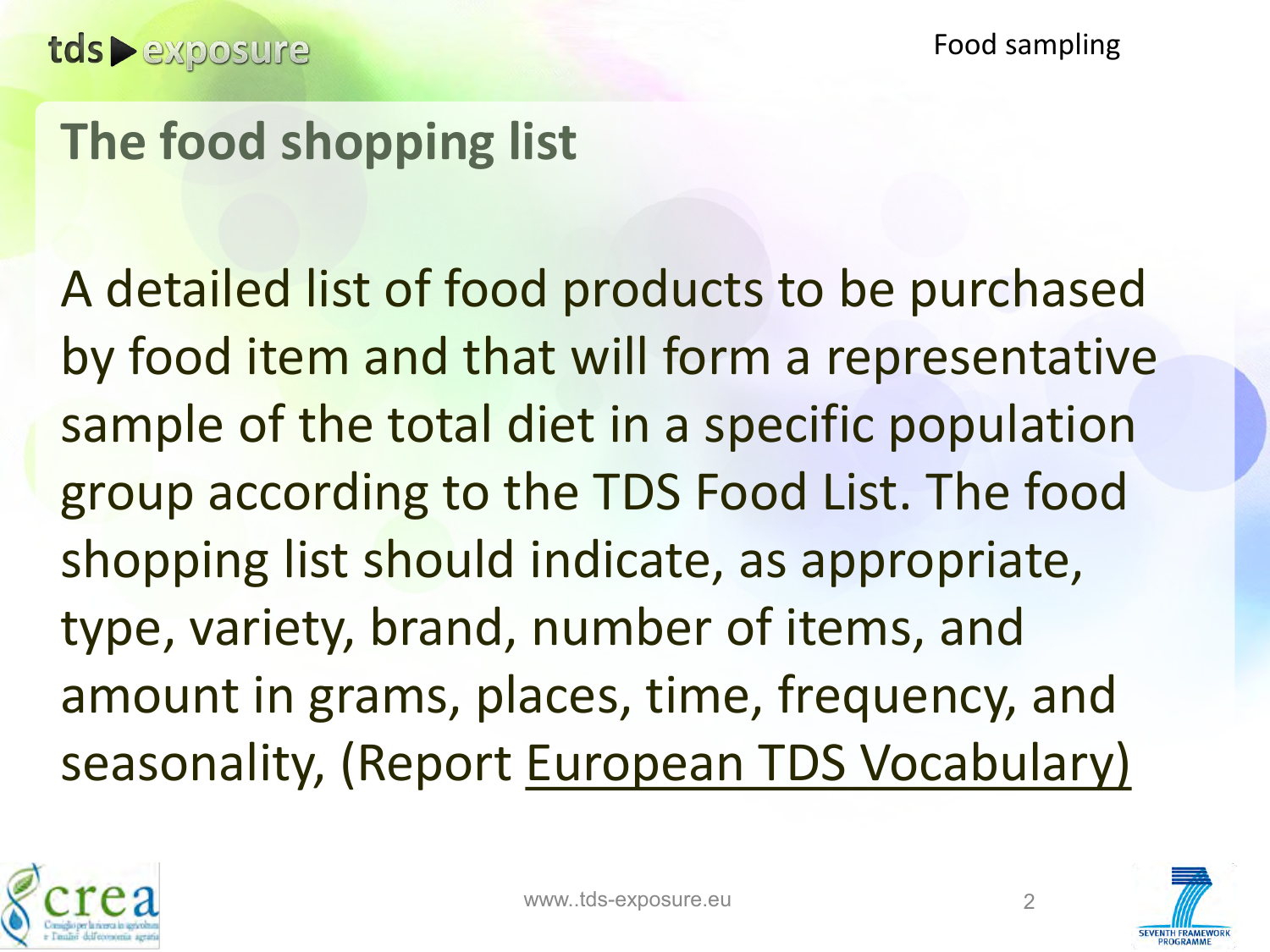### Food sampling tds exposure **1) Characterizing the TDS food list**

#### **Background information**:

- Food consumption data (food supply food balance sheets FBS, household food availability – household budget survey HBS, food intake – individual dietary survey IDS)
- Food monitoring programmes
- Warning systems (R.A.S.F.F.)
- Country specific characteristics: regions, climate and seasons, relevant geographical and socio-economic anthropic strata
- Statistics on access to food: trade, retailing system, catering system
- Ancillary data:

 food: food safety regulation, food products databases/market share, recipes and preparation methods database

 consumer: food style surveys including consumer's choice (propensity) and food procurement habits



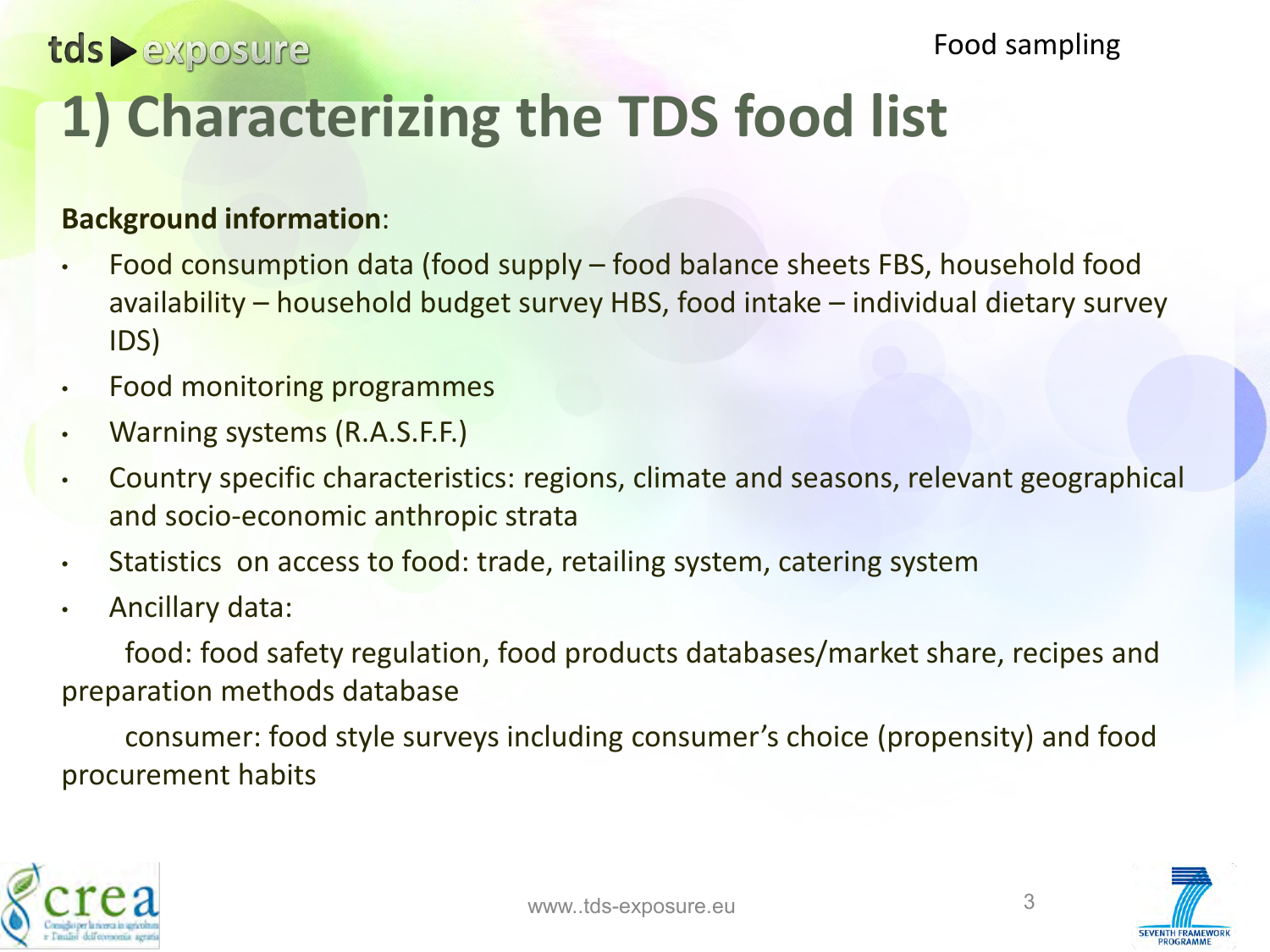### Food sampling tds > exposure **1) Characterizing the TDS food list**

#### **Procedures**:

- desk analysis for identifying the reference diet for the selected population group,
- applying EFSA criteria to select representative food items (90% of the diet, >5% consumer rate)
- including relevant food items excluded at quantitative level, but considered important for the targeted substances and/or population groups

#### **Tools**:

Generalised core food list (FoodEX2 1<sup>st</sup>-4<sup>th</sup> level), possible automated food selection



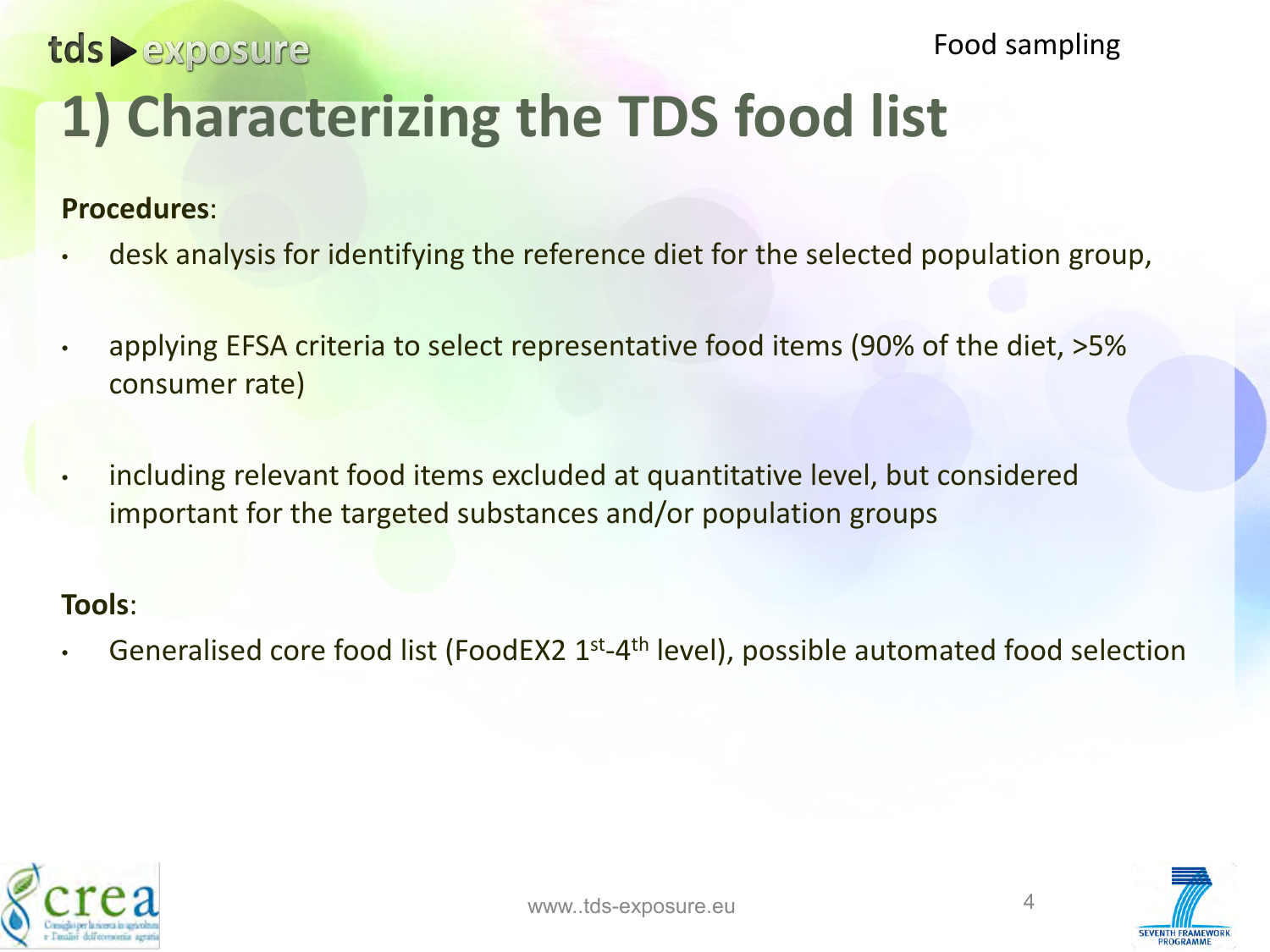### **Main steps**

2) Sampling plan

Which (food products - variety/branded food by food category, food group) Where (region, type of shop/deliver) When purchasing (season)



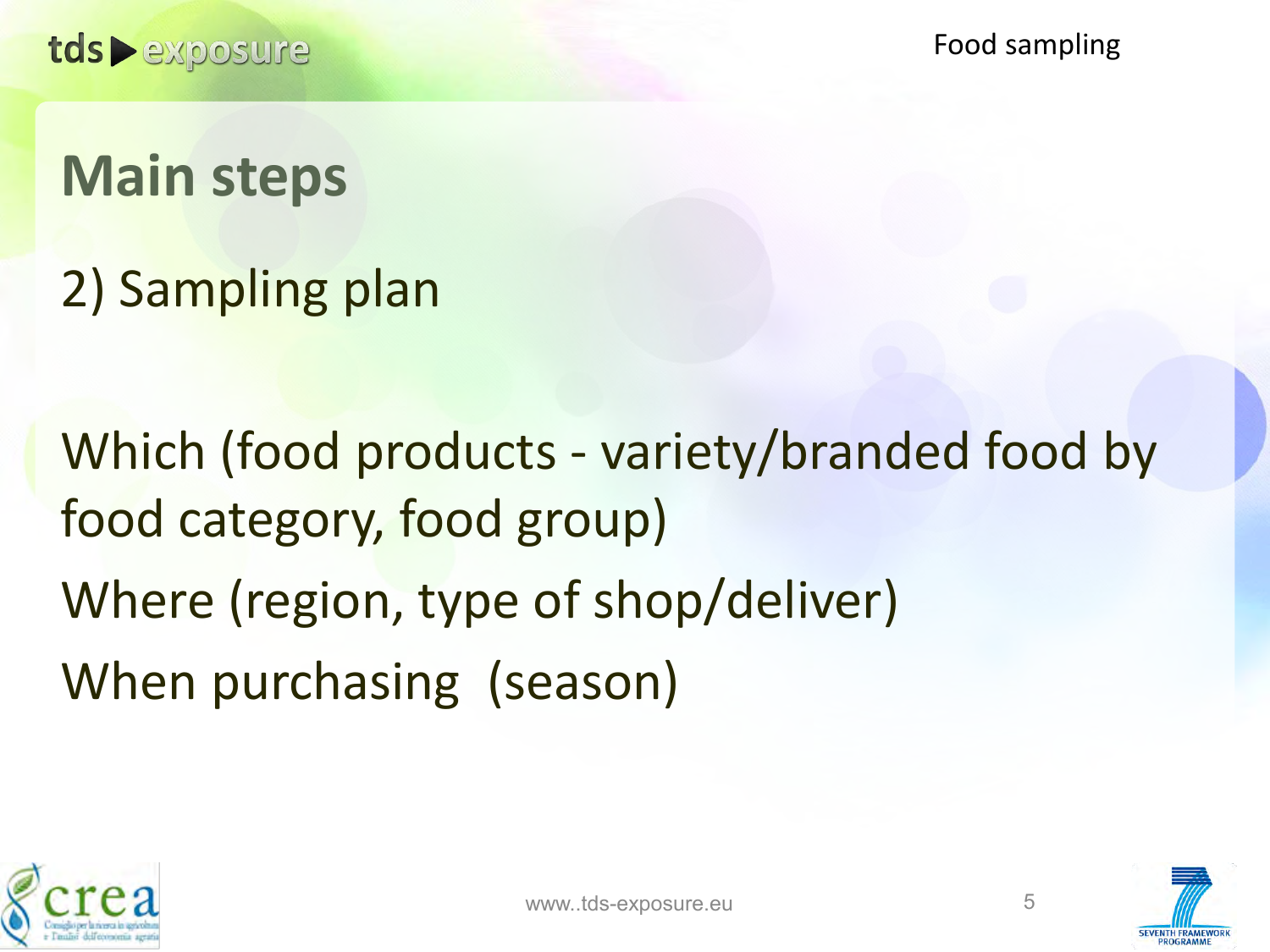#### Food sampling

### tds exposure **2) Sampling plan**

### **Background information**:

- Relevant strata
- Retailing system
- Market share
- Food list evidencing common/local food products; fresh/processed; variation by age-gender/population/stratum specific

### **Procedures**:

• Shops/deliverers selection (extraction from inherent databases, random walking, GDO/small shops)

**Tools**:

• Shopping list: food category, amount to purchase by relevant parameters (which, where, when), variety (fresh food)/brand(processed food)



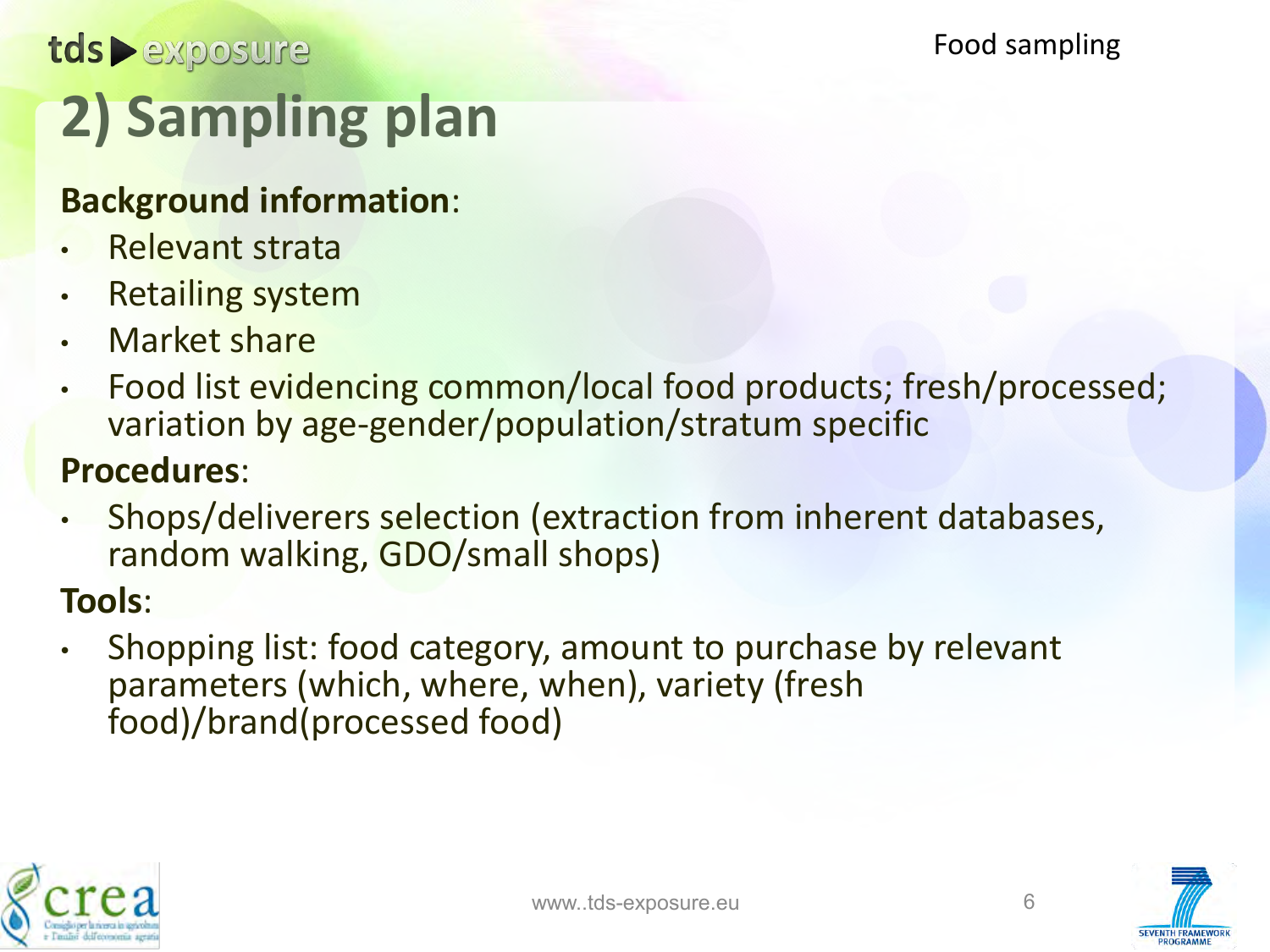Food sampling

### **Main steps**

3) Food products collection

Purchasing food products Shopping bag/market basket **Transportation** Storage Recording information



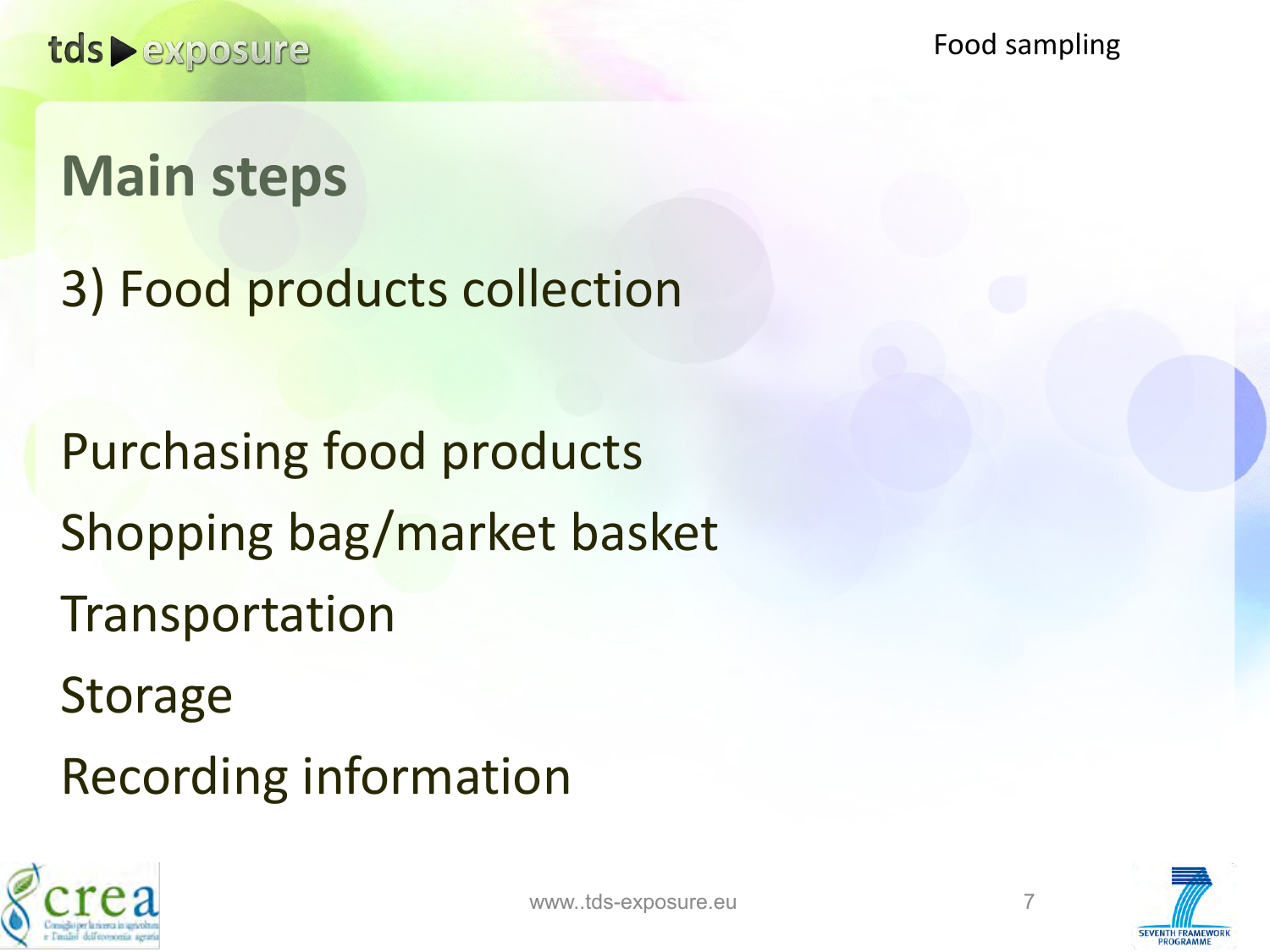tds > exposure

Food sampling

### **3) Food products collection**

### **Background information**:

- Sampling plan
- Food list and ancillary information

**Procedures**:

- Criteria to select food products within the shop **Tools**:
- Letter of presentation
- Devices (cooler bags; photographic machine)
- Criteria for in shop selection
- Food form to record information on purchased food products (obligatory, recommended, and voluntary information)
- Data entry software and hardware



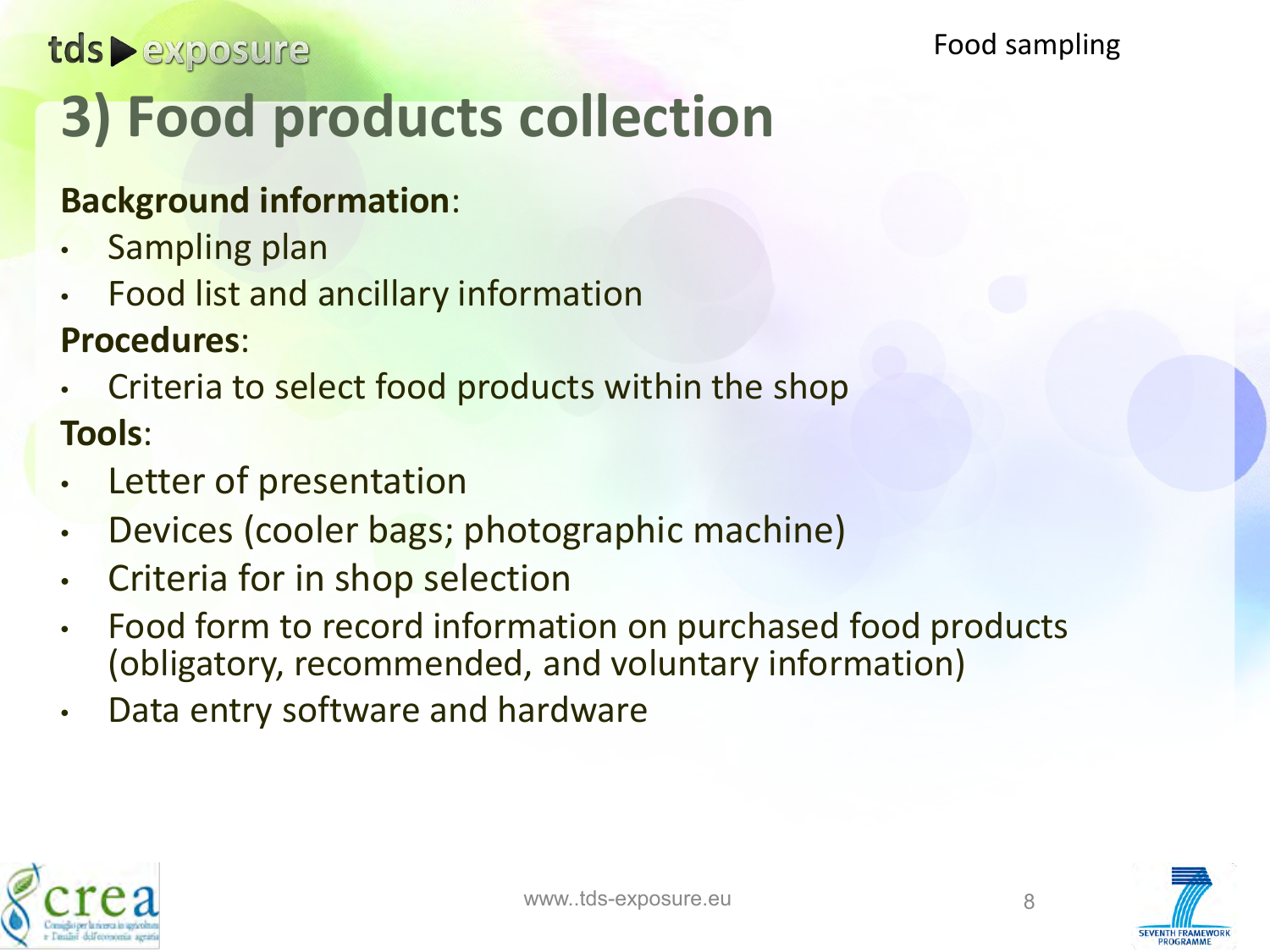### **Options**

Different options can be considered in each step:

- Type of food consumption data (IDS, HBS, FBS, other surveys) (step 1)
- Methods of shops selection (e.g., using information on food habits, building/using existing datasets, random walking)
- Methods of food products selection (e.g., market share based, shelf based, reasoned/random)

The solution adopted in a certain step will influence the subsequent one(s). The most important aspect is to take accurate notes using the prepared checklists including the possible options and the amount per type of food category.



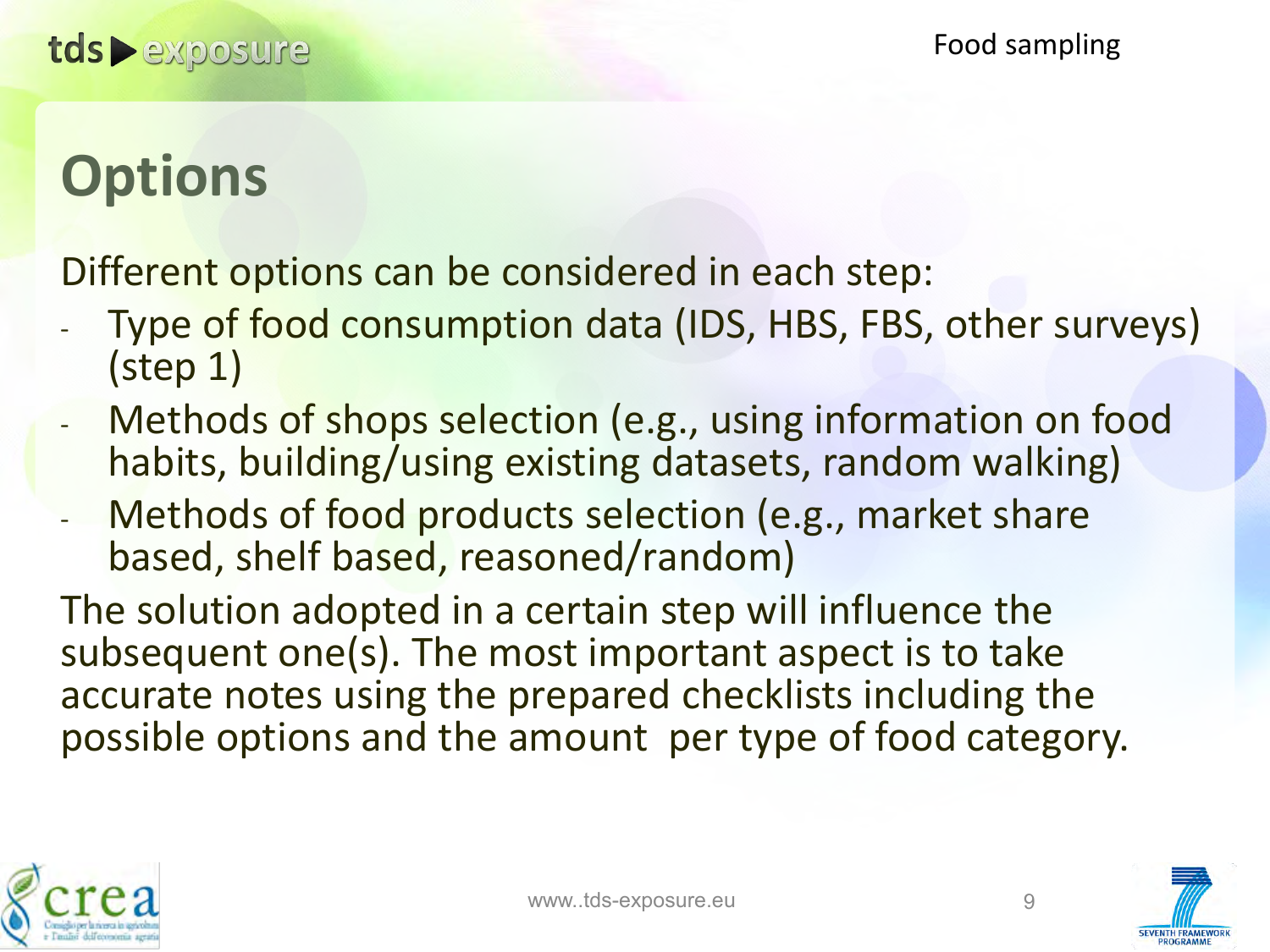#### **INRAN-SCAI 2005-06** http://www.inran.it/710/I\_consumi\_alimentari\_\_INRAN-SCAI\_2005-06.html **Bread (unpacked) intake (g/day/per-capita)**

Food sampling

|              | Age class (years)                             | $\mathsf{n}$ | <b>Mean</b> | <b>Standard</b><br>deviation | Median/P50     | <b>P95</b> | <b>P99</b> | umers rate % | cons-consumer |
|--------------|-----------------------------------------------|--------------|-------------|------------------------------|----------------|------------|------------|--------------|---------------|
|              | Infants and toddlers<br>$(0-2 \text{ years})$ | 23           | 19          | 29                           | $\overline{0}$ | 78         | 86         | 8            | 35%           |
|              | Children<br>$(3-9 \text{ years})$             | 99           | 70          | 56                           | 59             | 166        | 240        | 88           | 89%           |
| FEMALES      | Adolescents<br>$(10-17 \text{ years})$        | 139          | 85          | 64                           | 75             | 206        | 240        | 126          | 91%           |
|              | <b>Adults</b><br>$(18-64 \text{ years})$      | 1245         | 86          | 63                           | 75             | 210        | 260        | 1134         | 91%           |
|              | Elderly<br>(65-97 years)                      | 316          | 102         | 74                           | 90             | 240        | 315        | 292          | 92%           |
|              | <b>TOTAL</b>                                  | 1822         | 87          | 66                           | 75             | 210        | 270        | 1648         | 90%           |
|              | Infants and toddlers<br>$(0-2 \text{ years})$ | 29           | 17          | 29                           | $\mathbf{0}$   | 90         | 95         | 13           | 45%           |
|              | Children<br>$(3-9 \text{ years})$             | 94           | 77          | 65                           | 62             | 185        | 295        | 84           | 89%           |
| <b>MALES</b> | Adolescents<br>$(10-17 \text{ years})$        | 108          | 121         | 81                           | 113            | 280        | 370        | 105          | 97%           |
|              | <b>Adults</b><br>$(18-64 \text{ years})$      | 1068         | 127         | 85                           | 115            | 285        | 375        | 1015         | 95%           |
|              | Elderly<br>(65-97 years)                      | 202          | 138         | 91                           | 120            | 299        | 448        | 195          | 97%           |
|              | <b>TOTAL</b>                                  | 1501         | 123         | 86                           | 110            | 280        | 375        | 1412         | 94%           |
|              | Infants and toddlers<br>$(0-2 \text{ years})$ | 52           | 18          | 28                           | $\mathbf{0}$   | 86         | 95         | 21           | 40%           |
|              | Children<br>$(3-9 \text{ years})$             | 193          | 74          | 61                           | 60             | 180        | 290        | 172          | 89%           |
| コマ           | Adolescents<br>$(10-17 \text{ years})$        | 247          | 101         | 74                           | 88             | 230        | 330        | 231          | 94%           |
|              | <b>Adults</b><br>$(18-64 \text{ years})$      | 2313         | 105         | 77                           | 91             | 248        | 335        | 2149         | 93%           |
|              | Elderly<br>(65-97 years)                      | 518          | 116         | 82                           | 100            | 260        | 375        | 487          | 94%           |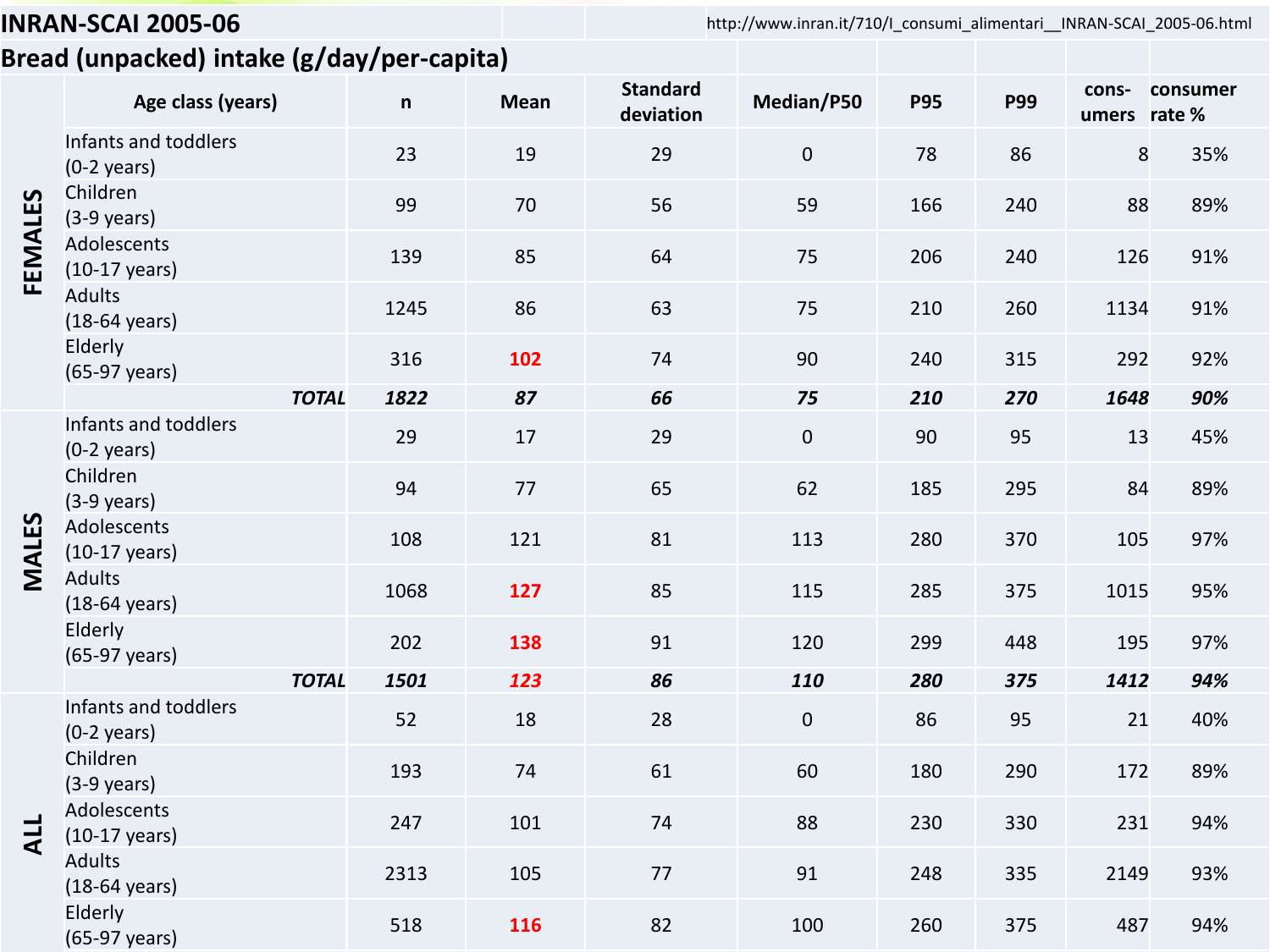Food sampling **INRAN-SCAI 2005-06** http://www.inran.it/710/I\_consumi\_alimentari\_\_INRAN-SCAI\_2005-06.html

#### **Bread (unpacked) intake (g/kg body weight/day/per-capita)**

|              | Age class (years)                             |              | $\mathsf{n}$ | <b>Mean</b> | <b>Standard deviation</b> | Median/P50 | <b>P95</b> | <b>P99</b> |
|--------------|-----------------------------------------------|--------------|--------------|-------------|---------------------------|------------|------------|------------|
|              | Infants and toddlers<br>$(0-2 \text{ years})$ |              | 23           | 1.64        | 2.54                      | 0.00       | 6.62       | 7.83       |
|              | Children<br>$(3-9 \text{ years})$             |              | 99           | 2.82        | 2.39                      | 2.48       | 7.50       | 13.00      |
| FEMALES      | Adolescents<br>$(10-17 \text{ years})$        |              | 139          | 1.78        | 1.36                      | 1.60       | 4.11       | 6.60       |
|              | <b>Adults</b><br>$(18-64 \text{ years})$      |              | 1245         | 1.41        | 1.05                      | 1.24       | 3.38       | 4.38       |
|              | Elderly<br>(65-97 years)                      |              | 316          | 1.61        | 1.19                      | 1.44       | 3.92       | 4.85       |
|              |                                               | <b>TOTAL</b> | 1822         | 1.55        | 1.28                      | 1.35       | 3.87       | 5.63       |
|              | Infants and toddlers<br>$(0-2 \text{ years})$ |              | 29           | 1.32        | 2.19                      | 0.00       | 7.04       | 7.88       |
|              | Children<br>94<br>$(3-9 \text{ years})$       |              | 3.09         | 2.82        | 2.59                      | 8.50       | 16.47      |            |
| <b>MALES</b> | Adolescents<br>$(10-17 \text{ years})$        |              | 108          | 2.21        | 1.52                      | 2.00       | 5.90       | 6.30       |
|              | <b>Adults</b><br>$(18-64 \text{ years})$      |              | 1068         | 1.64        | 1.12                      | 1.49       | 3.73       | 5.18       |
|              | Elderly<br>(65-97 years)                      |              | 202          | 1.78        | 1.16                      | 1.63       | 3.65       | 5.62       |
|              |                                               | <b>TOTAL</b> | 1501         | 1.79        | 1.40                      | 1.56       | 4.09       | 6.25       |
|              | Infants and toddlers<br>$(0-2 \text{ years})$ |              | 52           | 1.46        | 2.33                      | 0.00       | 7.04       | 7.88       |
|              | Children<br>$(3-9 \text{ years})$             |              | 193          | 2.95        | 2.60                      | 2.50       | 7.63       | 13.18      |
| ALL          | Adolescents<br>$(10-17 \text{ years})$        |              | 247          | 1.97        | 1.44                      | 1.75       | 4.80       | 6.60       |
|              | <b>Adults</b><br>$(18-64 \text{ years})$      |              | 2313         | 1.52        | 1.09                      | 1.36       | 3.57       | 4.80       |
|              | Elderly                                       |              | 518          | 1.68        | 1.18                      | 1.52       | 3.84       | 5.17       |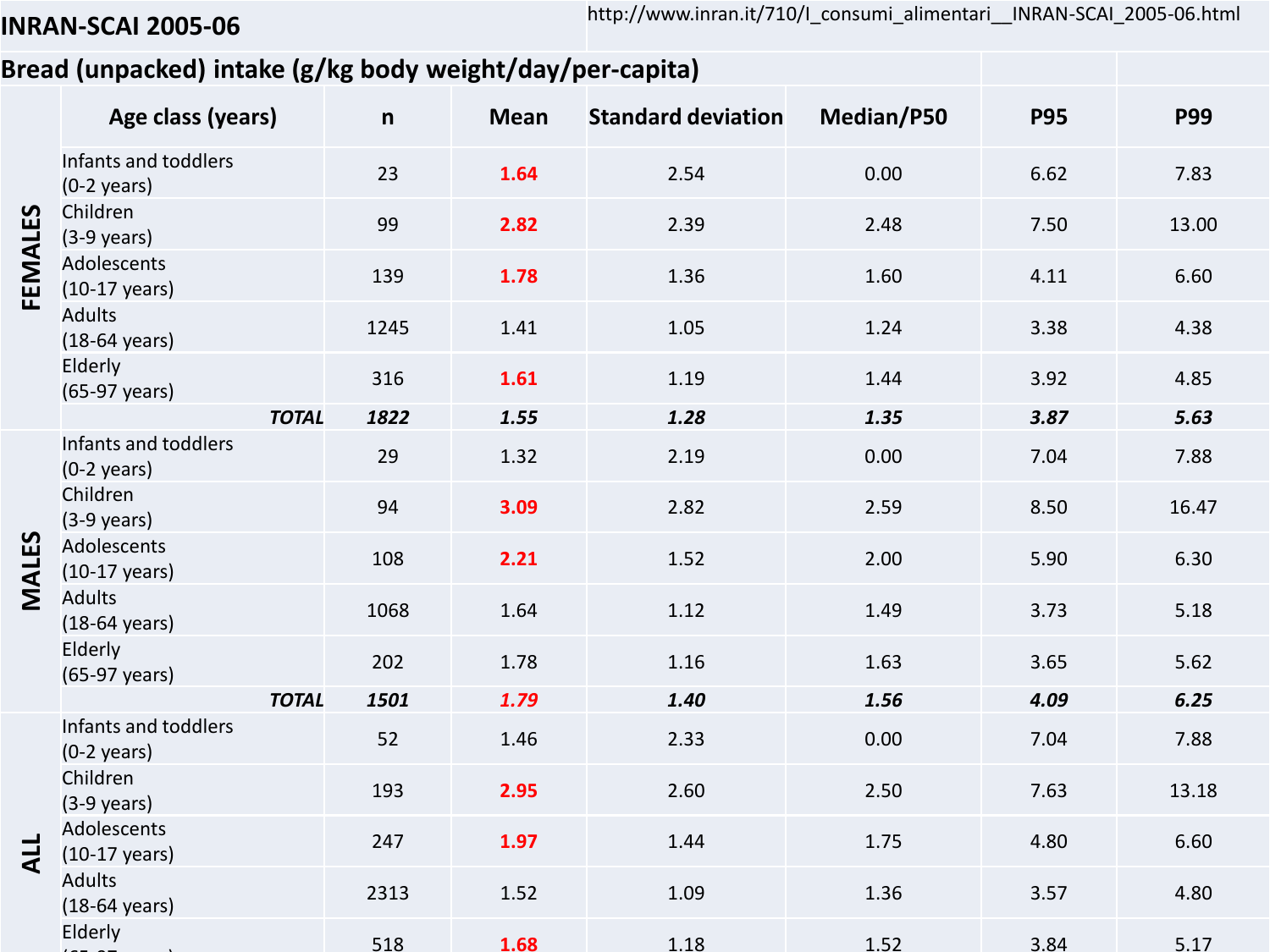### Bread (unpacked) shopping places by geographical areas (North-West, North-East, Centre, South & Islands)<br> **Read Contracts**

| <b>GEOGRAPHICAL</b><br><b>AREA</b> | 1.traditional<br>shop | 2.supermarket | 3.street<br>market | 4.bakery | 5.organic<br>shop | 6.home<br>delivery | n.r. |
|------------------------------------|-----------------------|---------------|--------------------|----------|-------------------|--------------------|------|
| 1.NORTH-WEST                       | 73.8%                 | 14.2%         | 0.0%               | 2.5%     | 0.0%              | 3.3%               | 6.3% |
| 2.NORTH-EAST                       | 79.7%                 | 11.6%         | 0.0%               | 4.1%     | 0.4%              | 0.8%               | 3.3% |
| 3.CENTRE                           | 63.9%                 | 22.7%         | 1.3%               | 1.7%     | 0.0%              | 2.5%               | 8.0% |
| <b>4.SOUTH &amp; ISLANDS</b>       | 66.7%                 | 14.1%         | 4.4%               | 8.5%     | 0.0%              | 0.0%               | 6.3% |
| <b>Total</b>                       | 70.7%                 | 15.3%         | 1.7%               | 4.6%     | 0.1%              | 1.6%               | 6.0% |

#### **Bread (packed) shopping places by geographical areas (North-West, North-East, Centre, South & Islands)**

| rea<br><b>Total</b>          | 4.3% | 39.1% | 0.5% | 0.3% | 0.2% | 0.3% | 55.4% |
|------------------------------|------|-------|------|------|------|------|-------|
| <b>4.SOUTH &amp; ISLANDS</b> | 7.1% | 33.3% | 1.2% | 0.5% | 0.0% | 0.0% | 57.9% |
| 3.CENTRE                     | 2.9% | 37.4% | 0.4% | 0.0% | 0.0% | 0.8% | 58.4% |
| 2.NORTH-EAST                 | 4.1% | 56.8% | 0.0% | 0.4% | 0.4% | 0.0% | 38.2% |
| 1.NORTH-WEST                 | 2.2% | 34.9% | 0.0% | 0.3% | 0.3% | 0.5% | 61.9% |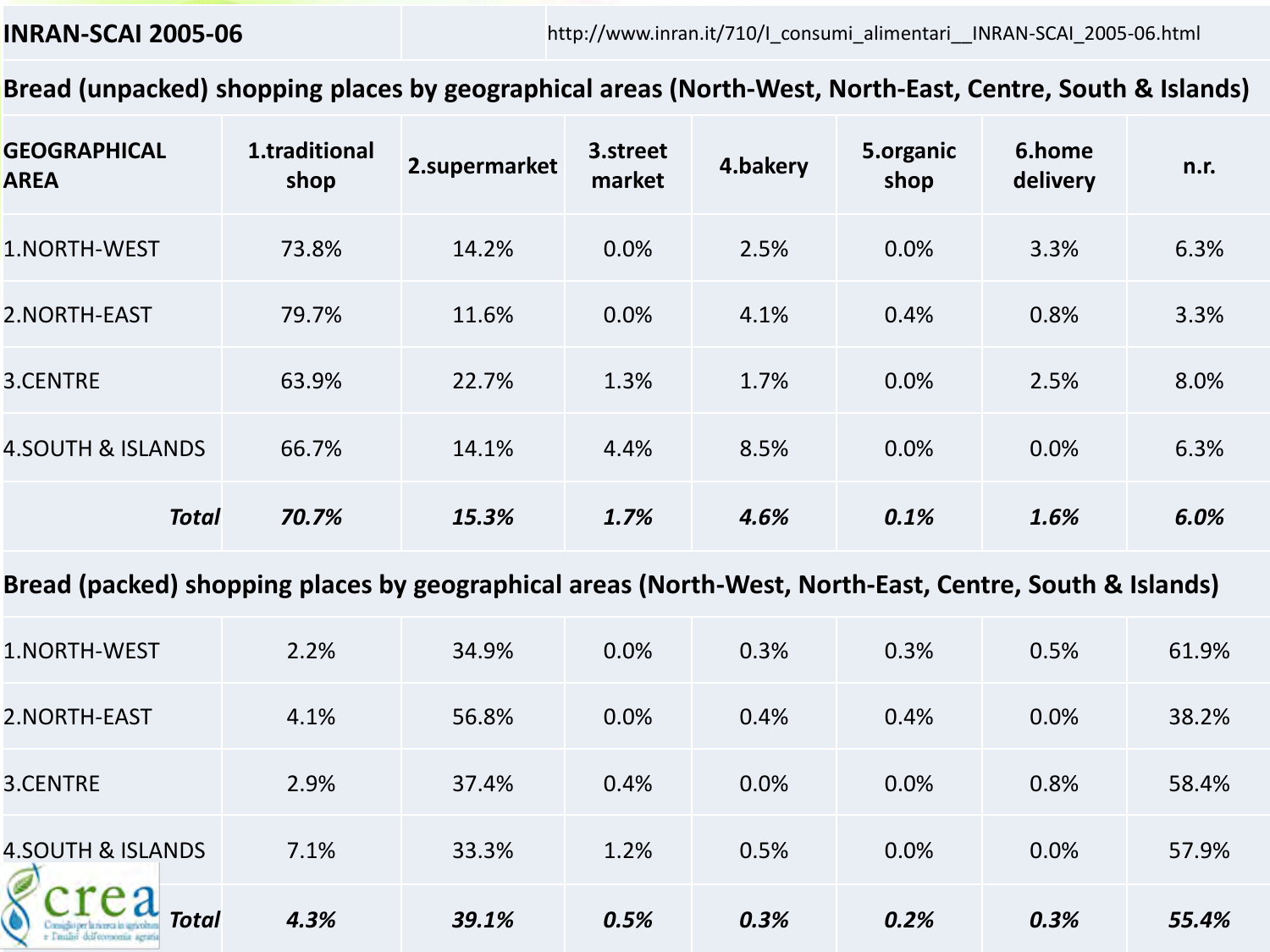## **Example: one food category in Italy**

#### Food sampling

### Bread – food products http://www.inran.it/710/I\_consumi\_alimentari\_\_INRAN-SCAI\_2005-06.html

| FRISELLA PANE                | Bread, «frisella» type           |
|------------------------------|----------------------------------|
| PANE AL LATTE                | Bread, milk dough                |
| PANE ALL OLIO DIVERSE MISURE | Bread, oil dough                 |
| PANE AZIMO                   | Bread, unleavened                |
| PANE BISCOTTATO APROTEICO    | Toasted bread, protein free      |
| PANE CARASAU SARDO           | Bread, «carasau» type            |
| PANE CON PATATE              | Bread with potatoes in the dough |
| PANE DI FARRO                | Spelt flour bread                |
| PANE DI GRANO DURO           | Durum wheat bread                |
| PANE DI KAMUT                | <b>Kamut bread</b>               |
| <b>PANE DI MAIS</b>          | Corn bread                       |
| <b>PANE DI SEGALE</b>        | Rye bread                        |
| PANE DI SOIA                 | Soy flour bread                  |
| <b>PANE INTEGRALE</b>        | <b>Wholemeal bread</b>           |
| PANE PAN BRIOSCE NON FARCITO | Sandwich bread (packed)          |
| PANE ROSETTA FARINA TIPO 00  | Bread, 00 flour, type «rosetta»  |
| PANE SCIAPO                  | <b>Bread without salt</b>        |
| PANE SENZA GLUTINE           | Bread, gluten free               |
| PANE TIPO 0                  | Bread, 0 flour type              |
| PANE TIPO 00                 | Bread, 00 flour type             |
| PANE TIPO 1                  | Bread, 1 flour type              |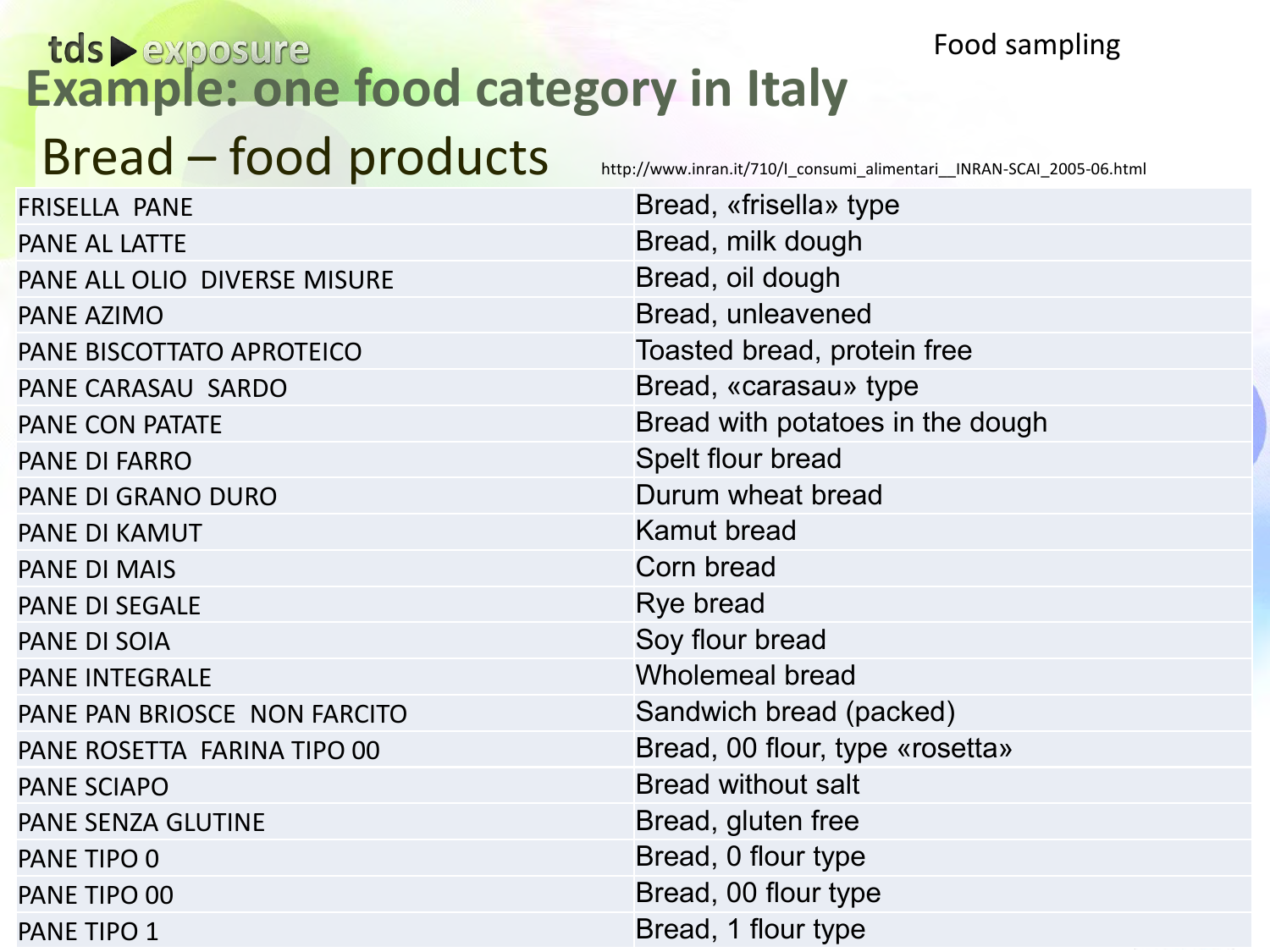| <b>Mandatory information</b>                              | <b>Motivation</b>                                                                                                                                                                                                                                                                                                                                                                                               | <b>Notes</b>                                                                                                                                                                                       |
|-----------------------------------------------------------|-----------------------------------------------------------------------------------------------------------------------------------------------------------------------------------------------------------------------------------------------------------------------------------------------------------------------------------------------------------------------------------------------------------------|----------------------------------------------------------------------------------------------------------------------------------------------------------------------------------------------------|
| <b>Sample code</b>                                        | To ensure the compliance with the specific<br>food list                                                                                                                                                                                                                                                                                                                                                         |                                                                                                                                                                                                    |
| <b>FoodEX2 coding</b>                                     | Common classification system                                                                                                                                                                                                                                                                                                                                                                                    | Foodex 2 provides food group and<br>subgroups until level 4, so it is not<br>necessary                                                                                                             |
| shop                                                      | Identification of the food Sample qualification for representativeness                                                                                                                                                                                                                                                                                                                                          | It can be his is quite imput in the first<br>"collection report" and copied and<br>pasted in the following one. The<br>important thing is that all sheets<br>related to one shop are put together. |
| <b>Date of collection</b>                                 | Self-explanatory                                                                                                                                                                                                                                                                                                                                                                                                |                                                                                                                                                                                                    |
| Bar code<br>packed<br><b>for</b><br>foods                 | A number of information are coded It is not completely reliable for all<br>including country of import (the first two the details of a product, but to make<br>digits according to the GS1 software). This faster the<br>does not ensure the origin of ingredients shopping it allows for recognising<br>but the import country where the food the specific food. The shopper can<br>product is commercialised. | registration<br>when<br>fill in the rest of the form later, in a<br>less hectic situation                                                                                                          |
| Origin of the product                                     | crucial element for the interpretation for<br>contaminants<br>(<br>different<br>possible<br>composition when talking about nutrients).                                                                                                                                                                                                                                                                          | Not always available<br>"UE/NON UE"<br>the<br><i>is</i><br>notation<br>currently used                                                                                                              |
| Description of the food Food name on the shelf<br>product | Food name on the package                                                                                                                                                                                                                                                                                                                                                                                        |                                                                                                                                                                                                    |
|                                                           | Number of pieces, weight(s)                                                                                                                                                                                                                                                                                                                                                                                     | AS an example, when a medium is<br>used the weights are total, and<br>drained.                                                                                                                     |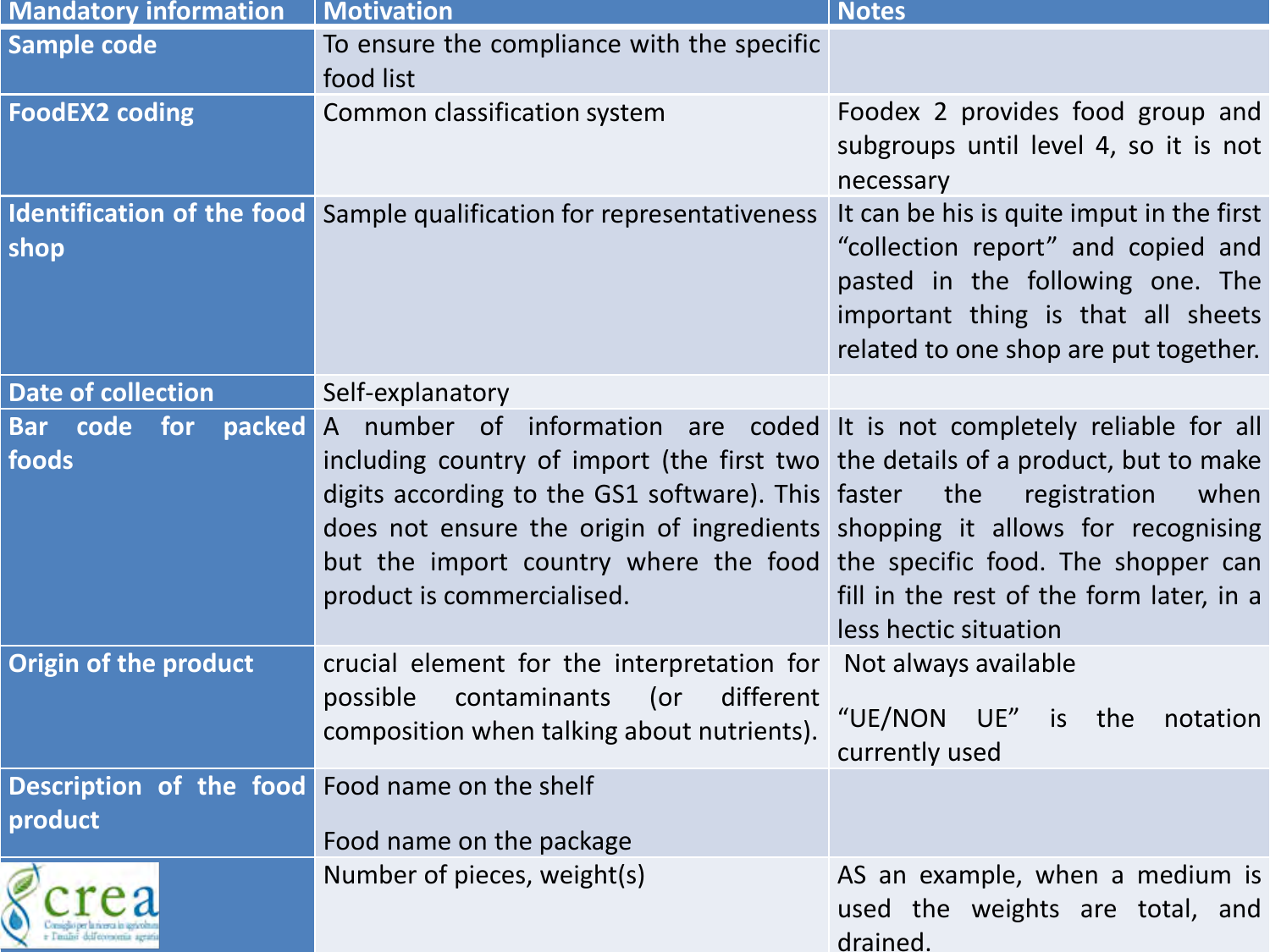

 $\chi$ 

| <b>Description</b><br><b>of</b><br>food<br>characteristics        | Classification can vary a lot from person Sometimes the writing style can be<br>to person even though in the same very limited. Also in this case a<br>country, a good description makes easier photo can help the subsequent                             |                                                                                                                                                                                                                           |  |  |
|-------------------------------------------------------------------|-----------------------------------------------------------------------------------------------------------------------------------------------------------------------------------------------------------------------------------------------------------|---------------------------------------------------------------------------------------------------------------------------------------------------------------------------------------------------------------------------|--|--|
|                                                                   | to a) identify the right food code; b) to recording<br>select the FACETS                                                                                                                                                                                  |                                                                                                                                                                                                                           |  |  |
| <b>Description</b><br>of<br>position in the shop                  | the To select from the recommendations                                                                                                                                                                                                                    | A list of recommendation on how<br>to select the food in the shop                                                                                                                                                         |  |  |
| <b>Voluntary information</b>                                      | <b>Motivation</b>                                                                                                                                                                                                                                         | <b>Notes</b>                                                                                                                                                                                                              |  |  |
| <b>Details</b><br>about<br>the<br>Each<br>composition of the food | group/subgroup<br>food<br>characteristic to describe to identify the higher will be the possibility to<br>aspects that can be considered in the get a correct interpretation of the<br>laboratory analysis task (e.g., occurrence<br>of fats, salt, etc.) | has The more precise is the description<br>results<br>and<br>those<br>to<br>use<br>information for future study (e.g.<br>rotation of brands, substitution of<br>more commercialised foods,<br>no<br>$etc.$ )<br>PROGRAMME |  |  |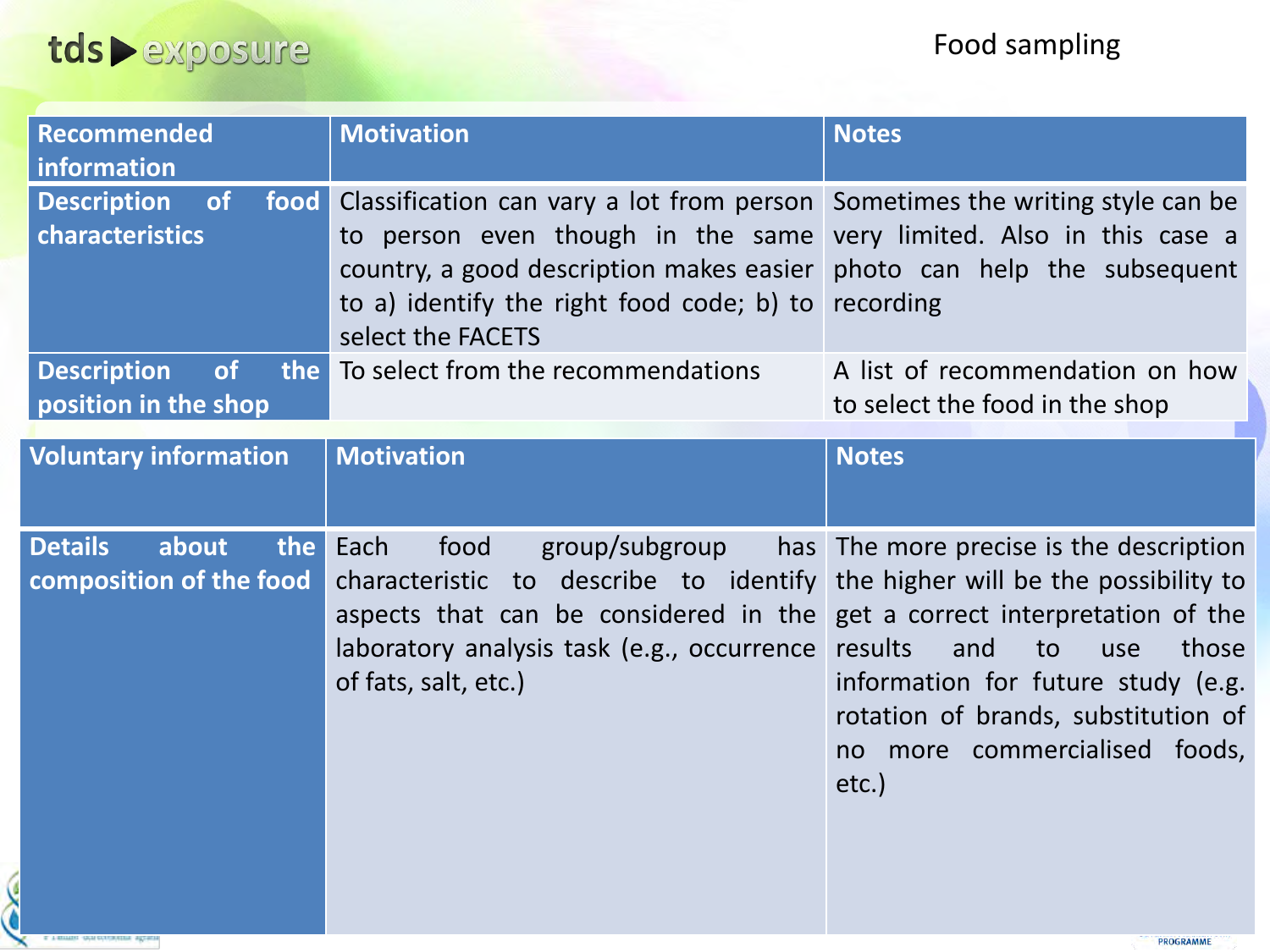Testing an «evidence based» formulation for a generalised core food list

Literature: already formulated food list

Comprehensive database: reference diet

FoodEx 2: food coding system allowing for linking different items

Comparing the results with food monitoring and regulatory information

Discussing feasibility together with researcher performing pilot studies



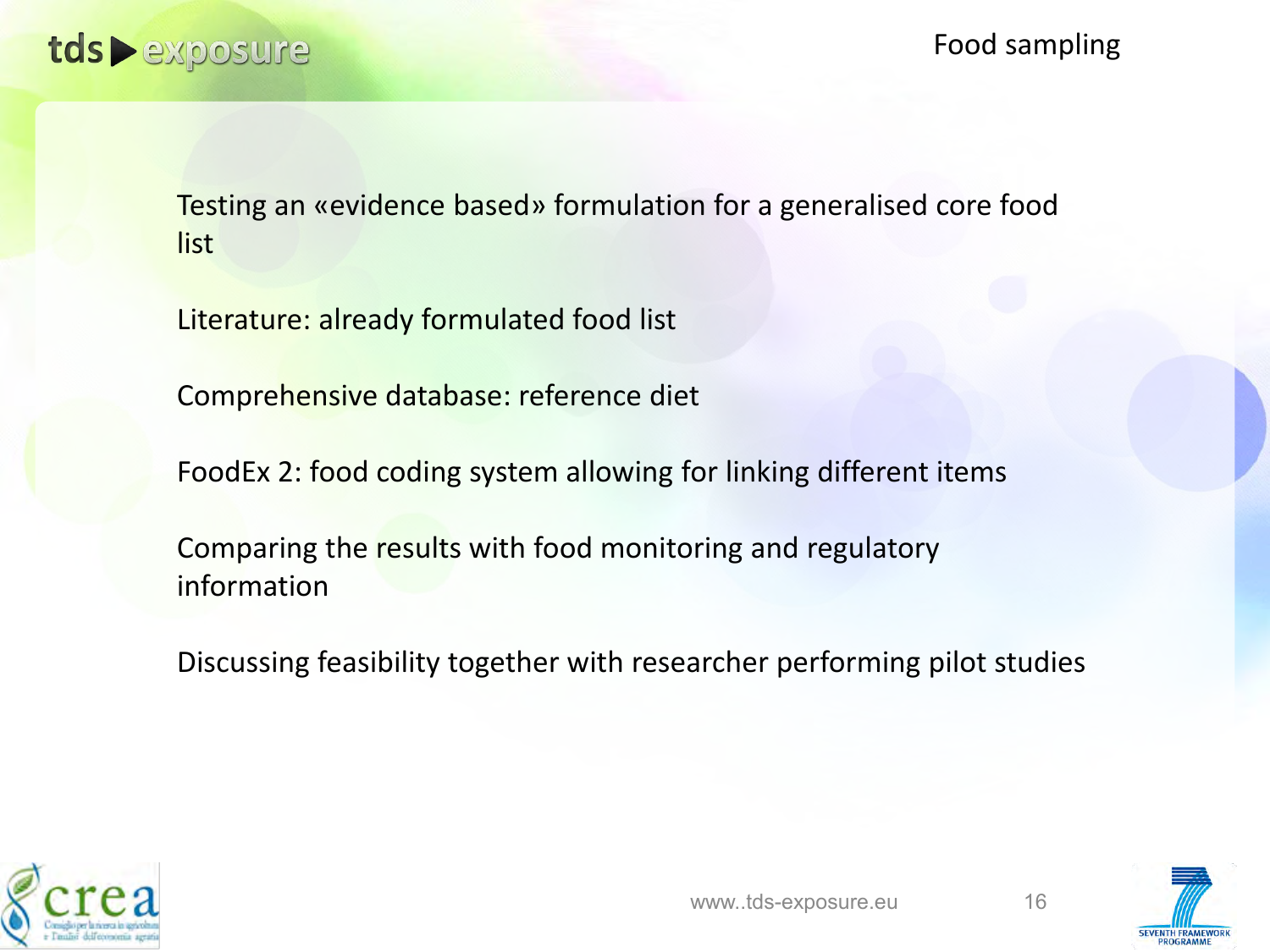